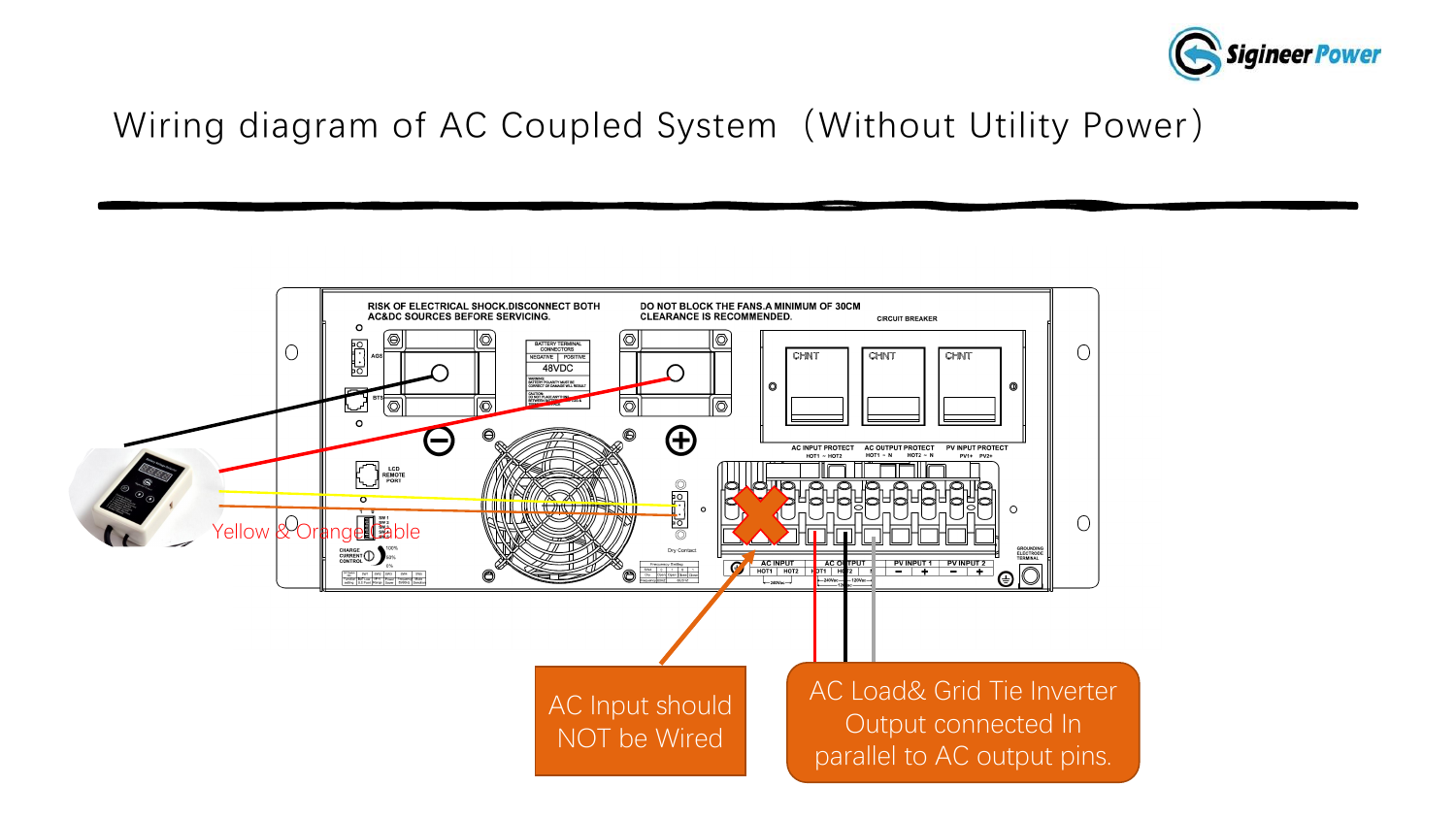

#### 1 Grid Tie Inverter Wakeup



#### Grid Tie Inverter

The ESS AC out terminals outputs Pure Sine Wave AC to wake up grid tie inverter when utility power is not available.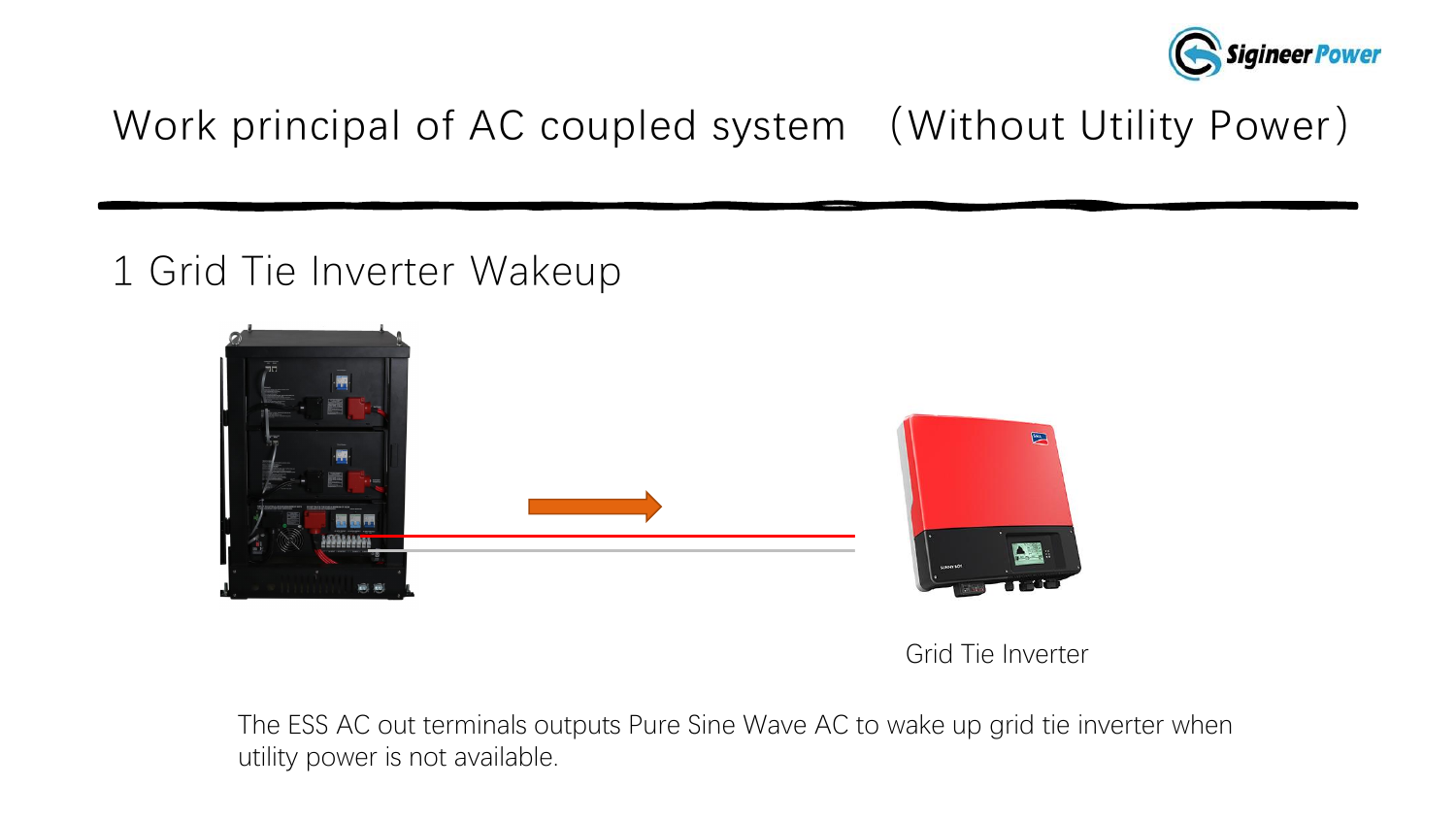

#### 2 Grid Tie Inverter Driving Load

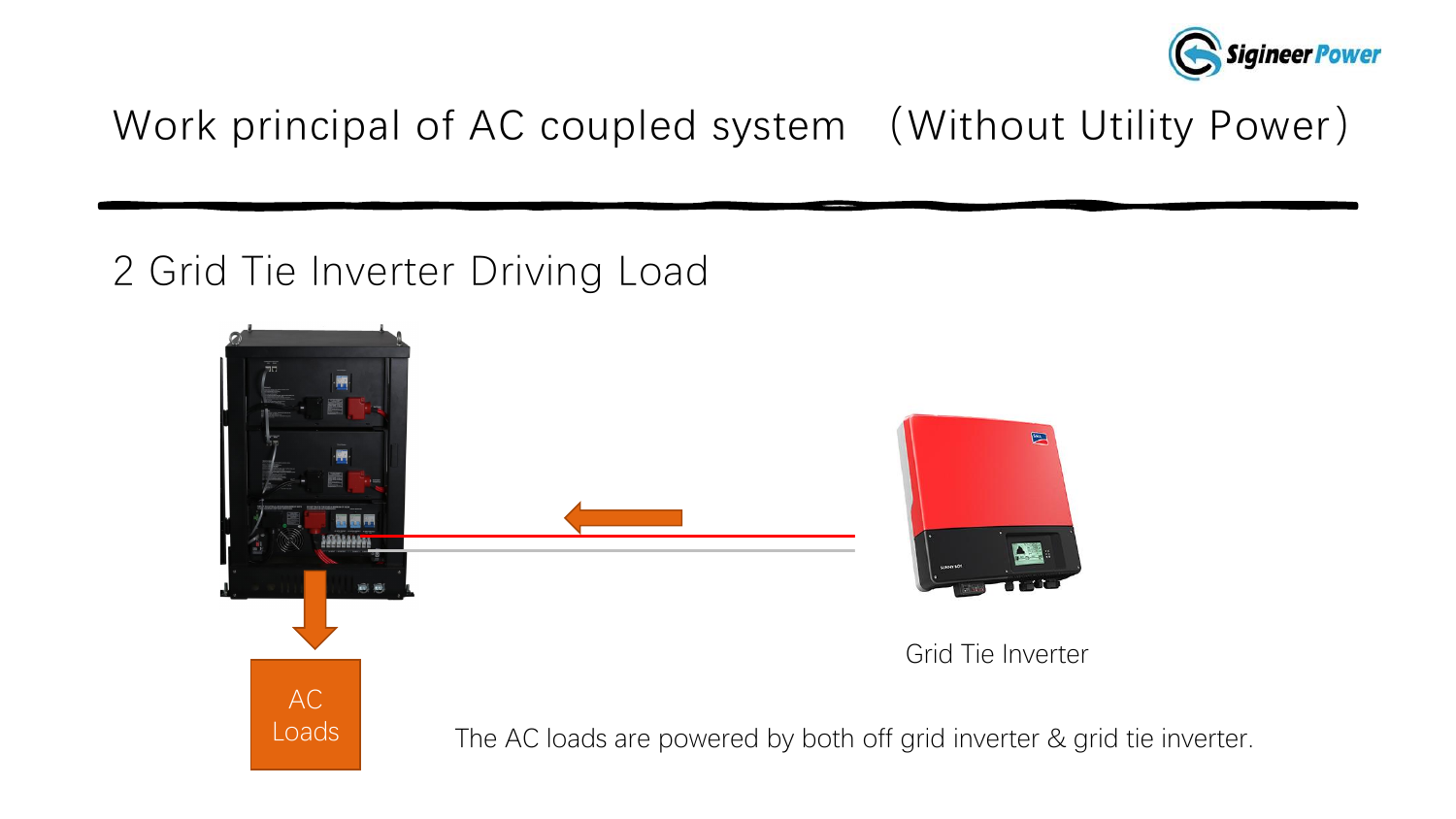

### 4 Grid Tie Inverter Charging Battery

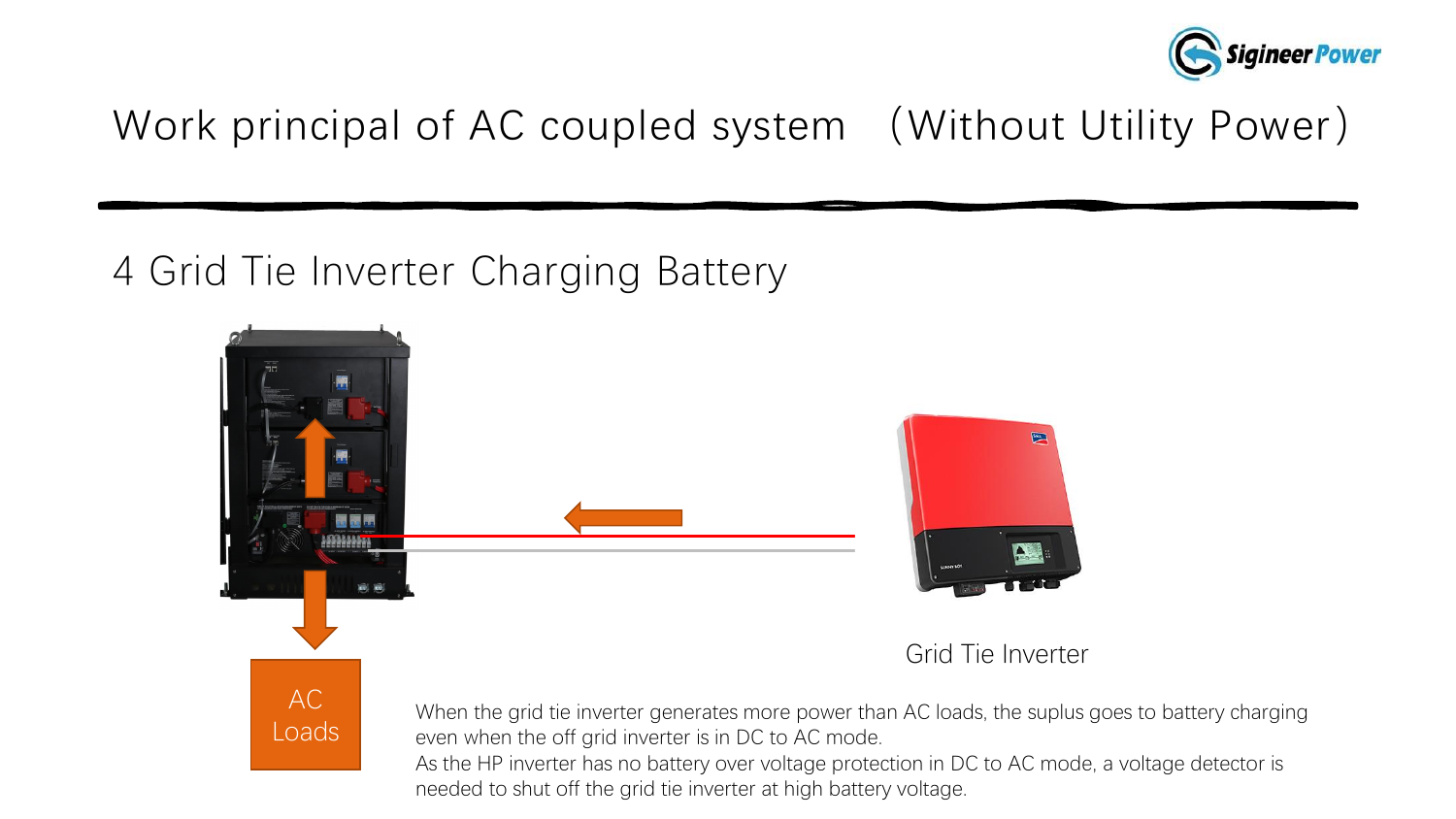

### 4 High Battery Voltage, Cut Off Grid Tie Inverter



AC

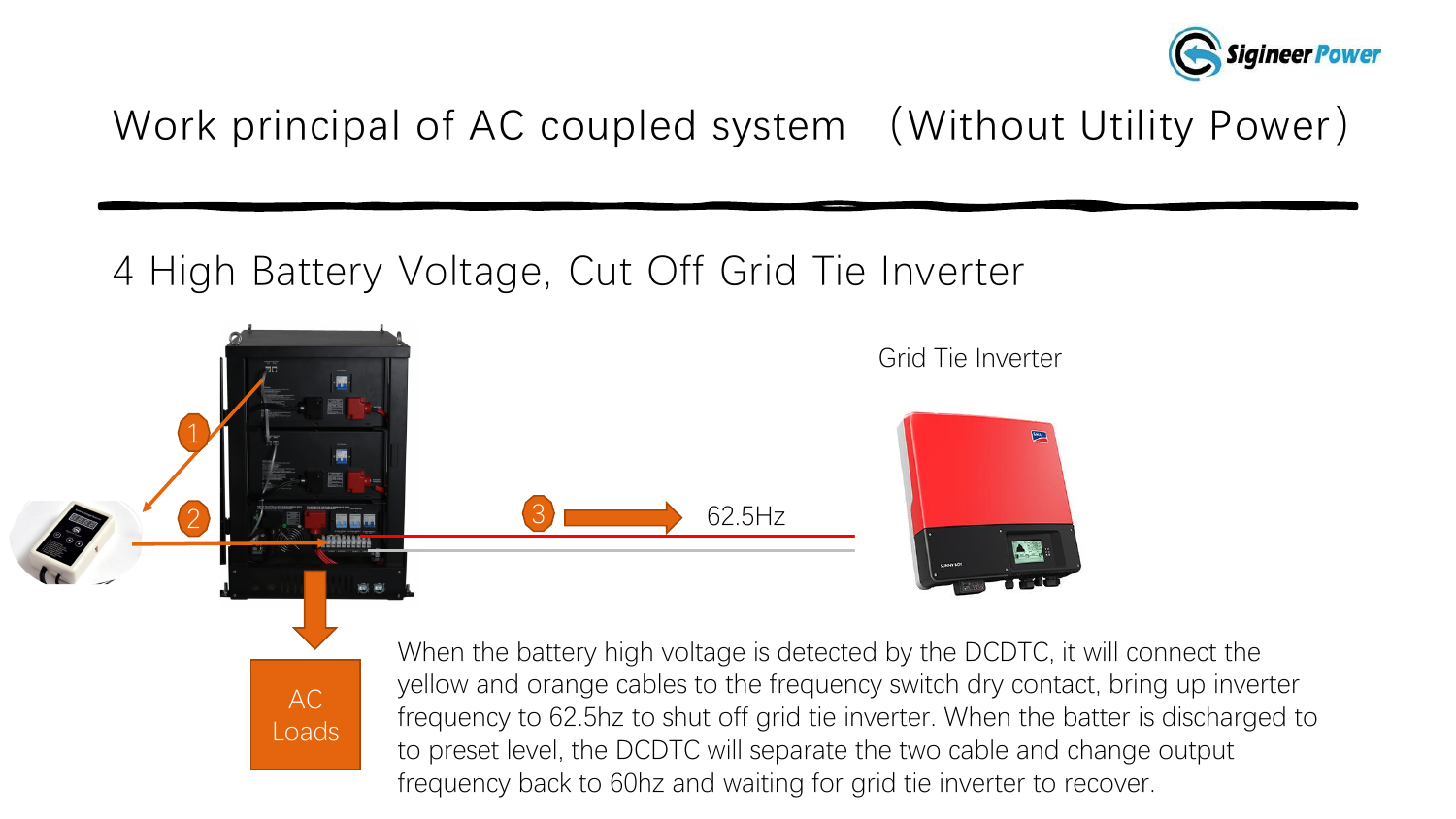



The Grid tie inverter will power the loads with AC output from HP6KW inverter. The extra power from grid tie inverter will go into battery charging. When battery voltage reaches high alarm, the DCDTC will be triggered and close the Frequency switch dry contact on the ESS to change inverter output frequency from 60hz to 62.5hz to shut off the grid tie inverter. The DCDTC will open the dry contact and change frequency to 60hz when battery voltage drops to preset level when the battery is discharged.



|  | Grid Tie Inverter |
|--|-------------------|
|  |                   |

Control Inverter Output Freq 60 & 62.5hz